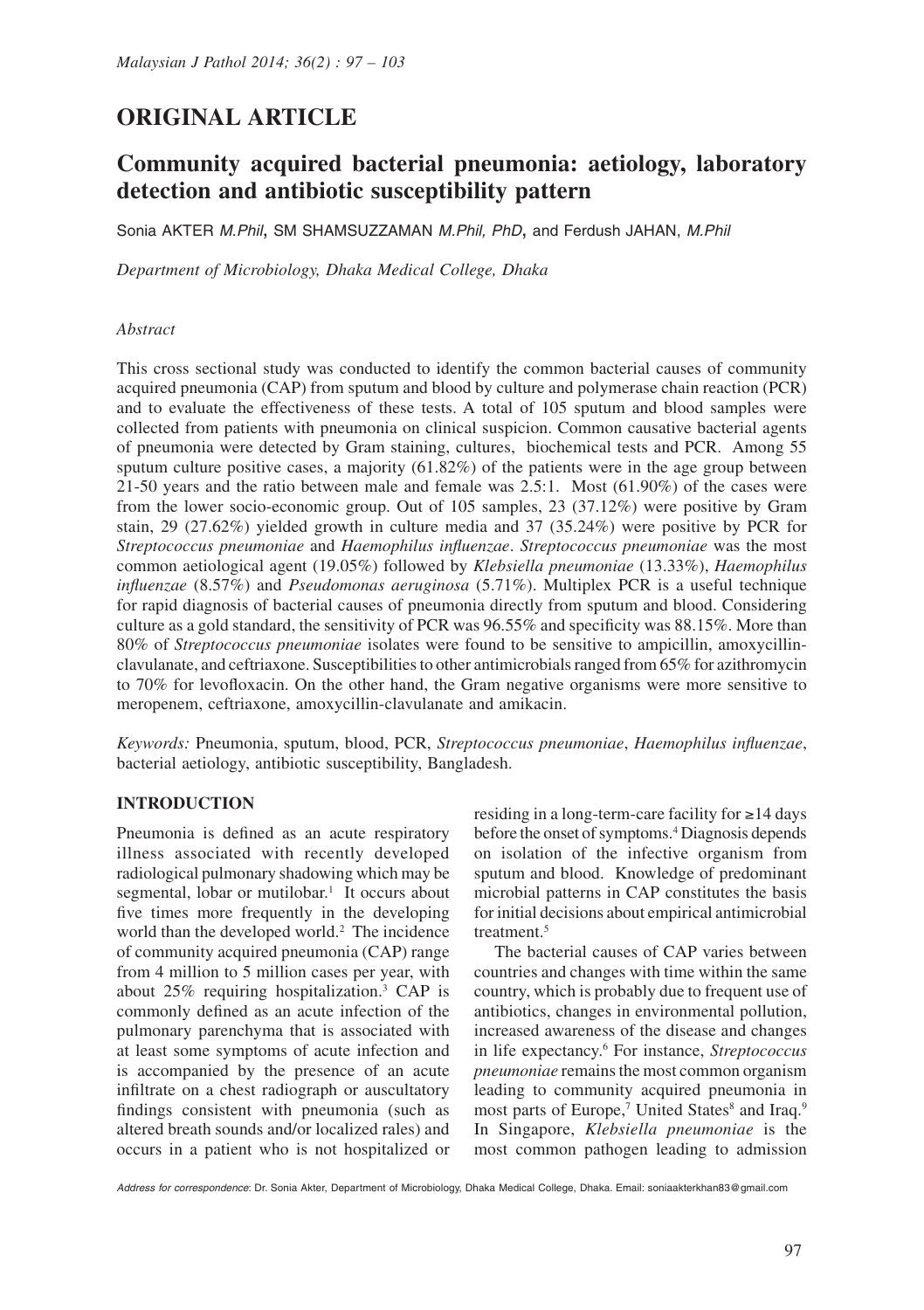to a medical intensive care unit amongst the more severe cases of CAP.10 The problem is much greater in the developing countries where pneumonia is the most common cause of hospital attendance in adults.<sup>11</sup> Although an aetiological diagnosis is optimal in the management of CAP, the responsible pathogens are not identified in 50% of the patients even when extensive diagnostic test are performed.<sup>12,13</sup> Polymerase chain reaction (PCR) is considered as a novel diagnostic method for *H. influenzae* and pneumococcal pneumonia.14 PCR applied to sputum can be used to obtain presumptive diagnoses of the aetiology of CAP in adult populations<sup>15</sup> that can guide antibiotic therapy and support treatment with narrow-spectrum antibiotics.16 The main objective of this study was to determine the common causative bacterial agents of CAP and their antimicrobial susceptibility pattern among patients in Dhaka Medical College Hospital of Bangladesh. The study also aims to evaluate the use of multiplex PCR in identifying *Streptococcus pneumoniae*  and *Haemophilus influenzae* from sputum and blood from these patients.

## **MATERIALS AND METHODS**

A cross sectional study was conducted in the Department of Microbiology of Dhaka Medical College, Dhaka during July 1, 2011 to June 30, 2012. This research protocol was approved by research review committee (RRC) and ethical review committee (ERC) of Dhaka Medical College, Dhaka, Bangladesh. Informed written consent was obtained from each patient before collecting sputum and blood samples. 105 consecutive samples of blood and sputum from patients over 18 years of age with the diagnosis of CAP seen at Dhaka Medical College, were included in the study. CAP was defined as new or progressive pulmonary infiltrates on chest radiograph with fever plus one or more of the followings: cough, sputum, pleuritic chest pain, signs of consolidation or dyspnoea. Patients suffering from tuberculosis, bronchial asthma, congenital heart diseases, renal failure, foreign body aspiration and patients who were on antibiotic therapy or had completed antibiotic therapy within the last three days were excluded from the study.

Sputum and blood samples were studied to detect the bacterial aetiology of pneumonia. Sputum containing more than 25 polymorphonuclear cells and less than 10 epithelial

cells per low power field was subjected to Gram staining and culture. The samples were processed according to standard microbiological practices. All organisms that were isolated were identified by the conventional methods and biochemical tests.

The final identification of *Streptococcus pneumoniae* and *Haemophilus influenzae* was done by PCR using species specific primers. In addition, Multiplex PCR technique was applied for simultaneous detection of *Haemophilus influenzae* and *Streptococcus pneumoniae* from the sputum and blood samples (Fig. 1).

*Antimicrobial susceptibility testing* was performed according to the CLSI guidelines by the disk diffusion technique using commercial antibiotic disks (Oxoid Ltd. UK). E*scherichia coli* ATCC 25922 strain was used for quality control.



FIG. 1: Gel electrophoresis of multiplex PCR product for detection of *Streptococcus pneumonia* and *Haemophilus influenza* from sputum samples. Lane 1: *Klebsiella pneumoniae* (negative control); Lane 2: negative sample; Lane 3: positive sample *(Streptococcus pneumoniae)*; Lane 4: Positive control *(Streptococcus pneumonie)*. Lane 5: 100bp DNA ladder; Lane 6: positive sample *(Haemophilus influenzae)*; Lane 7: positive control *(Haemophilus influenzae)*; Lane 8: negative sample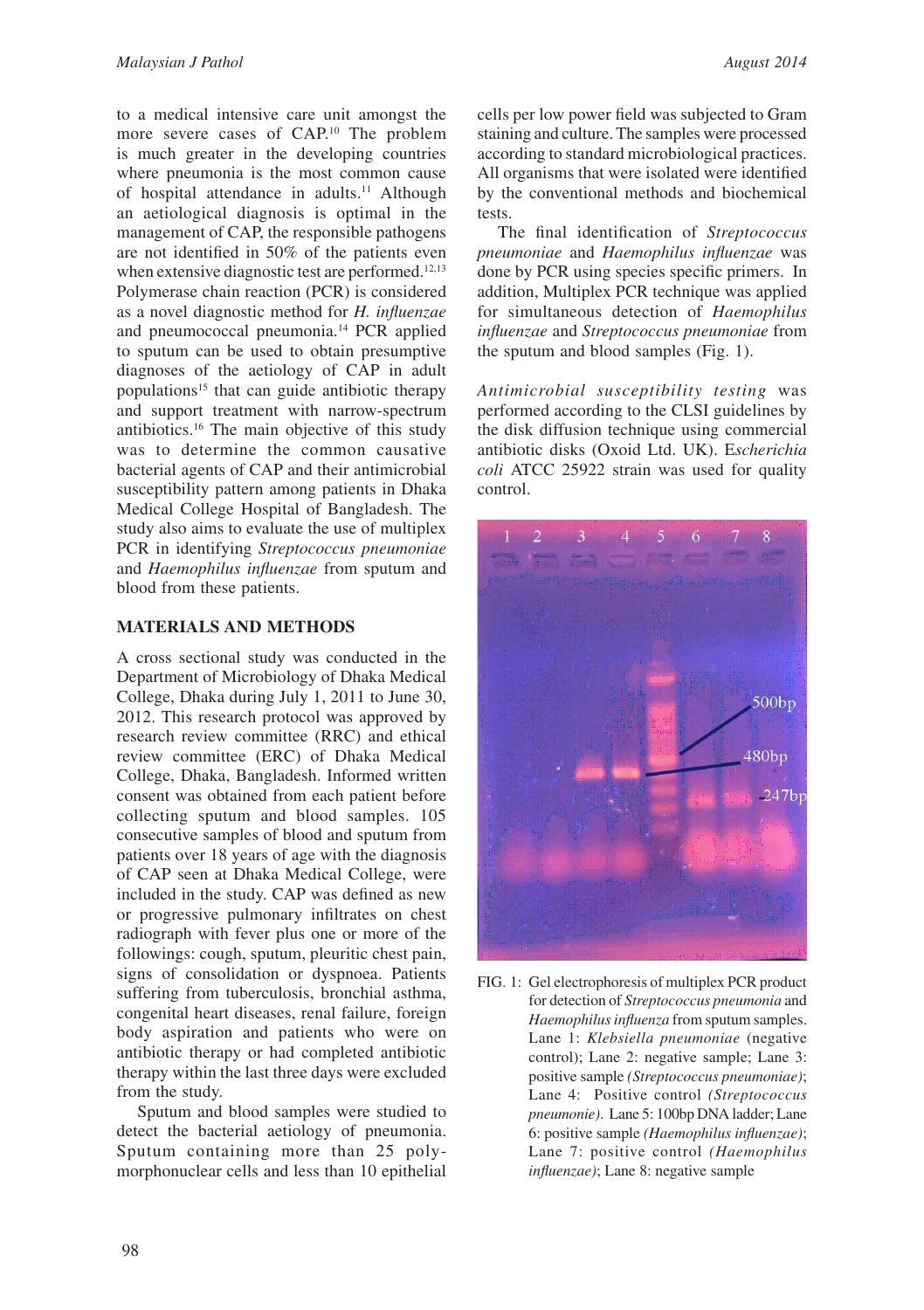*Multiplex PCR technique:* DNA extraction from isolated bacterial strains: DNA was extracted by boiling method. Bacterial pellet was suspended in 300 µl of sterile deionized water in a microcentrifuge tube, boiled in a heat block for 15 minutes, centrifuged at 4°C at 10000 rpm (or 12000xg) for 10 minutes. The supernatant was used as a DNA template for amplification of DNA by PCR.

*DNA extraction from clinical samples*: Sputum and serum samples (200 ul) from suspected cases of pneumonia were mixed with equal volume of lytic buffer (200  $\mu$ I) and was incubated at 60 $\rm ^{o}C$ for 3 hours, then boiled in heat block (DAIHA Scientific, Seoul, Korea) at 100°C for 10 minutes, centrifuged at 4°C at 14000 rpm for 10 minutes. Finally supernatant was taken using micropipette and used as template DNA for PCR and was kept at -20 $^{\circ}$ C for future use.<sup>14,17</sup>

The following pairs of previously used primers were used to yield PCR products: for Streptococcus pneumoniae ATC-GAA-ATT-AAT-GTG-AGT-A (forward), AGC-TCT-CAG-CAT-TCC-A (reverse), for Haemophilus influenzae, GCG-AAA-GTG-ACC-TCT-TAT-CTC-TC (forward), GCT-TAC-GCT-TCT-ATC-TCG-GTG-AA (reverse).17

The following cycling parameters were used: initial denaturation at 95°C for 10 minutes, then 35 cycles of denaturation at 95°C for one minute, annealing at 55°C for 45 seconds and extension at 72°C for 30 seconds and final extension at 72°C for 10 minutes. The amplified DNA were loaded into a 1.5% agarose gel, electrophoresed at 100 voltages for 35 minutes, stained with 1% ethidium bromide and visualized under UV light.

## **RESULTS**

### *Patients' demography*

The ages of the study population ranged from 18 to 81 years. The mean age was 30.9 +9.3 years with a male: female ratio of 2.5:1. Among 55 culture positive cases, 34 (61.82%) were between 21-50 years of age with maximum proportion (34.55%) in 21-30 years. Of the 105 sputum samples, 55 (52.38%) yielded growth. Among the 55 growths, 23 (21.91%) were Gram positive cocci, 22 (20.94%) were Gram negative bacilli and 10 (9.53%) were Gram negative coccobacilli (Table 1). *Streptococcus pneumoniae* was the predominant Gram positive cocci and *Klebsiella pneumoniae* was the predominant Gram negative bacilli (Table 1). Among the bacteria isolated from sputum, *Streptococcus pneumoniae* was isolated in 20 (19.05%), *Klebsiella pneumoniae*  in 14 (13.33%), *Haemophilus influenzae* in 9 (8.57%), *Pseudomonas aeruginosa* in 6 (5.71%), *E. coli* in 3 (1.90%), *Staphylococcus aureus* in 3 (2.86%) and *Acinetobacter baumannii* in one (0.96%) sputum samples. Out of 105 patients, 2 (1.90%) cases were positive by blood culture; one of them was *Streptococcus pneumoniae* and another was *Pseudomonas aeruginosa* (Table 1).

| Name of the bacterial isolates | Sputum<br>$n$ (%) | <b>Blood</b><br>$n(^{0}/_{0})$ |  |
|--------------------------------|-------------------|--------------------------------|--|
| A. Gram positive cocci         |                   |                                |  |
| Streptococcus pneumoniae       | 20(19.05)         | 1(0.95)                        |  |
| Staphylococcus aureus          | 3(2.86)           | 0(0.00)                        |  |
| B. Gram negative bacilli       |                   |                                |  |
| Klebsiella pneumoniae          | 14(13.33)         | 0(0.00)                        |  |
| Pseudomonas aeruginosa         | 6(5.71)           | 1(0.95)                        |  |
| Escherichia coli               | 2(1.90)           | 0(0.00)                        |  |
| C. Gram negative cocobacilli   |                   |                                |  |
| Haemophilus influenzae         | 9(8.57)           | 0(0.00)                        |  |
| Acinetobacter baumani          | 1(0.96)           | 0(0.00)                        |  |
| Total                          | 55 (52.38)        | 2(1.90)                        |  |
|                                |                   |                                |  |

**TABLE 1: Bacteria isolated from sputum and blood culture (n=105).**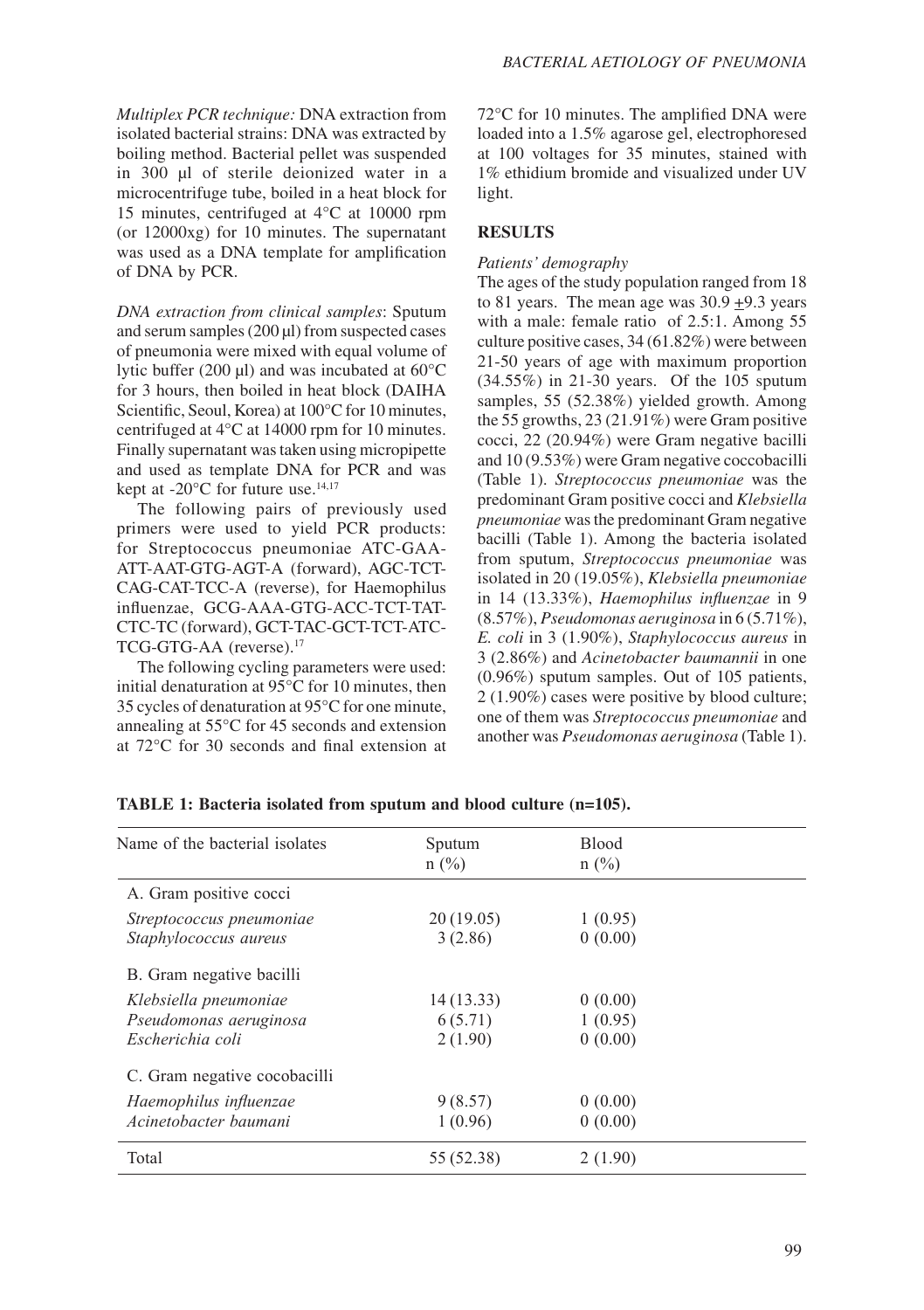| <b>PCR</b>           | Culture for Streptococcus<br>pneumoniae |                       |                          | Culture for <i>Haemophilus</i><br>influenzae |                       |                          |
|----------------------|-----------------------------------------|-----------------------|--------------------------|----------------------------------------------|-----------------------|--------------------------|
|                      | Positive<br>$n(\%)$                     | Negative<br>$n(\%)$   | Total<br>$n(\%)$         | Positive<br>$n(\%)$                          | Negative<br>$n(\%)$   | Total<br>$n(\%)$         |
| Positive<br>Negative | 19 (95)<br>1(5)                         | 7(8.24)<br>78 (91.76) | 26 (24.76)<br>79 (75.24) | 9(100)<br>0(0)                               | 2(2.08)<br>94 (97.92) | 11 (10.48)<br>94 (89.52) |
| Total                | 20 (100)                                | 85 (100)              | 105(100)                 | 9(100)                                       | 96 (100)              | 105 (100)                |

| TABLE 2: Results of culture and PCR for Streptococcus pneumoniae and Haemophilus influenzae |
|---------------------------------------------------------------------------------------------|
| in sputum samples                                                                           |

For *Streptococcus pneumoniae*  $X2 = 65.4$ , df=1, p<0.001. The difference in positivity between culture and PCR was statistically significant. For *Haemophilus influenzae*  $X2 = 84.1$ , df=1, p<0.001. The difference in positivity between culture and PCR was statistically significant.

#### *Aetiological agents*

A total of 29 (27.61%) of the 105 sputum were culture positive and 37 (35.23%) were PCR positive for *Streptococcus pneumoniae* and *Haemophilus influenzae* DNA (Tables 2 & 3). Twenty-eight (96.55%) were positive by both culture and PCR and 9 (11.86%) of the 76 culture negative sputum were positive by PCR and one (3.44%) was negative by PCR but positive by culture  $(p<0.01)$ (Table 2). Of the 105 sputum samples, 22 (59.46%) were positive by both Gram stain and PCR, 15 (40.54%) of the 67 gram stain negative samples were PCR positive, and one (1.47%) was negative by PCR but positive by Gram stain (p<0.01)(Table 3). Considering culture as a gold standard, Sensitivity of PCR was 96.55%, specificity was 88.15%, positive predictive value was 75.67%, negative predictive value was 88.15% and accuracy was 90.47%.

#### *Antimicrobial susceptibility pattern*

Among the Gram positive bacteria 20 isolated *Streptococcus pneumoniae*, 19 (95%) were sensitive to amoxyclav followed by 17 (85%) to ampicillin, 16 (80%) to ceftriaxone, 14 (70%) to levofloxacin and 12 (60%) to doxycycline. The resistance rates to azithromycin and cefixime were 13  $(65%)$  and 10  $(50%)$ respectively. All (100%) the *Staphylococcus aureus* were sensitive to amoxyclav, ampicillin and doxycycline and one (33.33%) was resistant to levofloxacin, azithromycin, ceftriaxone and cefixime. All (100%) the gram negative bacteria were sensitive to meropenem with variable sensitivity to different antimicrobial agents (Table 4). Ceftriaxone was an effective drug against *Klebsiella pneumoniae* (92.85%) and *E. coli* (100%), and not at all effective against *Acinetobacter baumannii.* Amikacin was found moderately effective against *Pseudomonas aeruginosa* (83.34%).

**TABLE 3: Results of PCR and Gram stain for** *Streptococcus pneumoniae* **and** *Haemophilus influenzae* **in sputum samples.**

| Gram<br>stain        | PCR for Streptococcus<br>pneumoniae |                       |                          | PCR for Haemophilus<br>influenzae |                     |                       |
|----------------------|-------------------------------------|-----------------------|--------------------------|-----------------------------------|---------------------|-----------------------|
|                      | Positive<br>$n(\%)$                 | Negative<br>$n(\%)$   | Total<br>$n(\%)$         | Positive<br>$n(\%)$               | Negative<br>$n(\%)$ | Total<br>$n(\%)$      |
| Positive<br>Negative | 15 (57.69)<br>11 (42.31)            | 1(1.27)<br>78 (98.73) | 16 (15.24)<br>89 (84.76) | 7(63.64)<br>4(36.36)              | 0(0)<br>94 (100)    | 7(6.67)<br>98 (93.33) |
| Total                | 26 (100)                            | 79 (100)              | 105(100)                 | 11 (100.00)                       | 94 (100)            | 105(100)              |

For *Streptococcus pneumoniae*  $X2 = 48.2$ , df=1, p<0.001. The difference in positivity between PCR and Gram stain was statistically significant. For *Haemophilus influenzae* X2 = 64.1, df=1, p<0.001. The difference in positivity between PCR and Gram stain was statistically significant.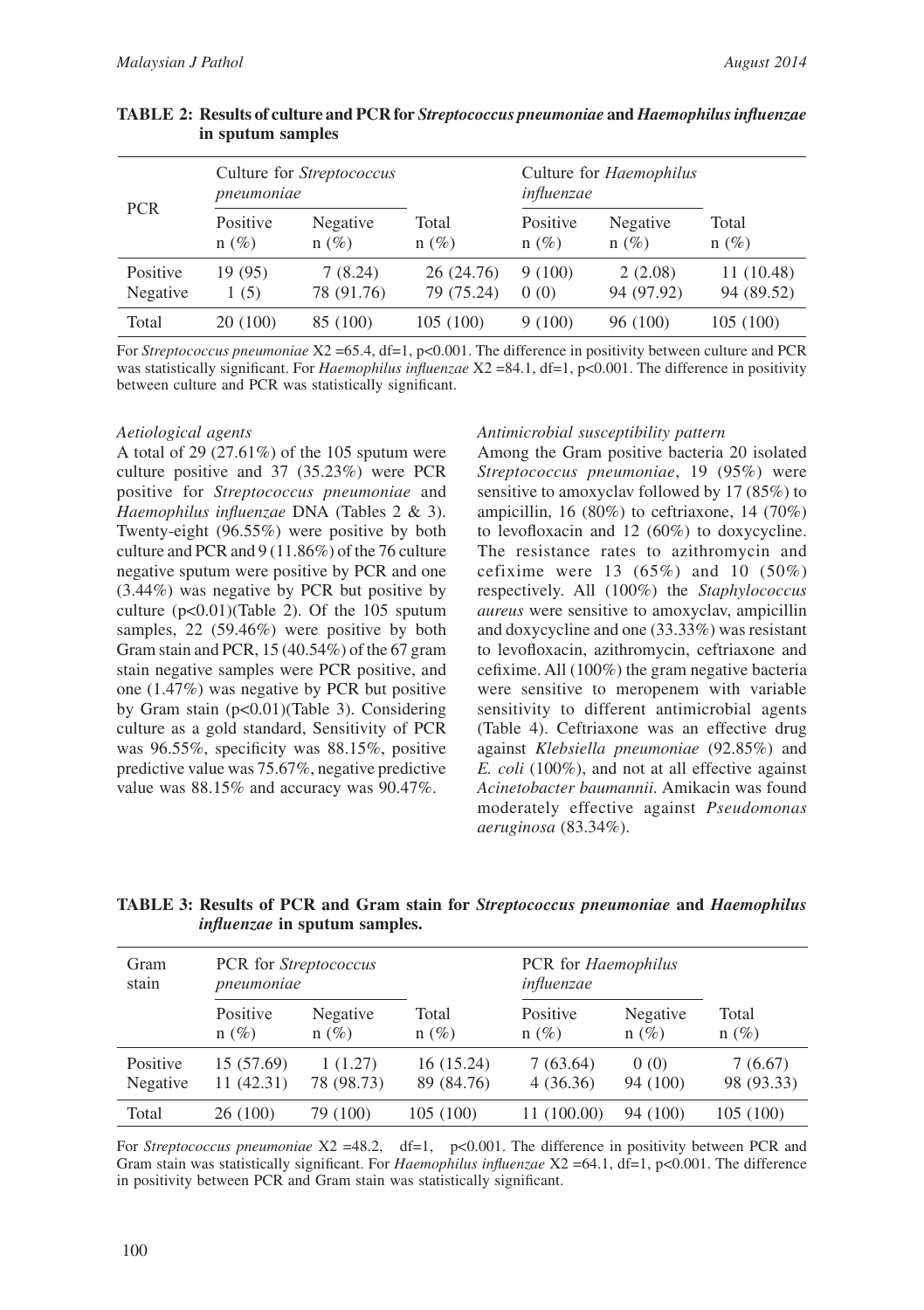|                |                | Bacterial isolates |              |             |           |               |
|----------------|----------------|--------------------|--------------|-------------|-----------|---------------|
| Antimicrobial  | Sensivity      | K.pneumoniae       | H.influenzae | Pseudomonas | E. coli   | Acinetobacter |
| agents         | pattern        | $(n = 14)$         | $(n = 9)$    | $(n = 6)$   | $(n = 2)$ | $(n = 1)$     |
| Meropenem      | ${\mathcal S}$ | 14(100)            | 9(100)       | 6(100)      | 2(100)    | 1(100)        |
|                | R              | 0(0.00)            | 0(0.00)      | 0(0.00)     | 0(0.00)   | 0(0.00)       |
| Ceftriaxone    | ${\bf S}$      | 13 (92.85)         | 7(77.78)     | 1(16.66)    | 2(100)    | 0(0.00)       |
|                | R              | 1(7.15)            | 2(22.22)     | 5(83.34)    | 0(0.00)   | 1(100)        |
| Clarithromycin | S              | 6(42.85)           | 5(55.56)     | 0(0.00)     | 0(0.00)   | 0(0.00)       |
|                | R              | 8(57.14)           | 4(44.44)     | 6(100)      | 2(100)    | 1(100)        |
| Amoxyclav      | ${\bf S}$      | 12(85.71)          | 7(77.78)     | 0(0.00)     | 1(50)     | 1(100)        |
|                | R              | 2(14.28)           | 2(22.22)     | 6(100)      | 1(50)     | 0(0.00)       |
| Ciprofloxacin  | S              | 8(57.14)           | 1(11.11)     | 3(50)       | 1(50)     | 1(100)        |
|                | R              | 6(42.85)           | 8 (88.89)    | 3(50)       | 1(50)     | 0(0.00)       |
| Cefixime       | S              | 7(50)              | 2(22.22)     | 1(16.66)    | 0(0.00)   | 0(0.00)       |
|                | R              | 7(50)              | 7(77.78)     | 5(83.34)    | 2(100)    | 1(100)        |
| Amikacin       | S              | 10(71.42)          | 6(66.67)     | 5(83.34)    | 2(100)    | 1(100)        |
|                | R              | 4(28.57)           | 3(33.33)     | 1(16.66)    | 0(0.00)   | 0(0.00)       |
| Gentamicin     | S              | 9(64.28)           | 6(66.67)     | 2(33.33)    | 1(50)     | 1(100)        |
|                | R              | 5(35.71)           | 3(33.33)     | 4(66.67)    | 1(50)     | 0(0.00)       |

**TABLE 4: Sensitivity pattern of Gram negative bacteria to different antimicrobial agents.**

Numbers within parentheses indicate percentage.  $S=$  Sensitive,  $R=$  Resistant

#### **DISCUSSION**

In the study, by Gutiérrez F *et al*. in Spain, 41.82% of culture positive cases were in the 21-40 years of age. The majority (32.7%) of the cases reported was in the age group of 15 to 44 years and 22.1% of cases were in the age group of 45 to 64 years of age.18 Those findings are in agreement with the finding of the present study. However, the mean age of the present study (30.9+9.3 years), was lower than the mean age reported from previous studies which ranged from  $54.6$  to  $68.9$  years.<sup>19-21</sup> This higher mean age among CAP patients in those studies might be due to higher life expectancies in their population. It is also due to the exclusion factors in this study – congestive cardiac failure and renal failure would exclude many in the older aged group.

In the present study, 50 (47.62%) out of 105 sputum samples yielded no growth. The negative results of sputum cultures among the CAP patients could be due to the fact that these patients might had been infected by other aetiological agents such as virus, *Legionella pneumophilia*, *Chlamydophilia* 

*pneumoniae*, or *Mycoplasma pneumoniae* which are routinely not cultured in the laboratory. Another possibility could be due to previous treatment with antibiotics. It was reported that one fifth of the patients used antibiotics in rural Bangladesh before coming to a hospital.<sup>22</sup> The main limitation of the study was that serological tests for *Legionella pneumophilia*, *Mycoplasma pneumoniae*, *Chlamydophilia pneumoniae* and common respiratory viruses were not performed and thus, these organisms which are common causative agents in atypical pneumonia would just remained as possible diagnoses in the culture negative cases in this study. Alternatively, DNA of these organisms can be detected by PCR.

In the present study, among 105 patients, 20 (19.05%) were positive for *Streptococcus pneumoniae* and 9 (8.57%) were positive for *Haemophilus influenzae*. The findings were similar with a nother study whereby the same organisms were isolated in which *Streptococcus pneumoniae* and *Haemophilus influenzae*  constituted 15.3% and 10.9% respectively.23 The isolation rates of *Streptococcus pneumoniae*  were  $16.8\%$  in Spain, 18 26% in Jordan, <sup>24</sup> 23% in Japan<sup>25</sup> and 24% in England<sup>26</sup> among the CAP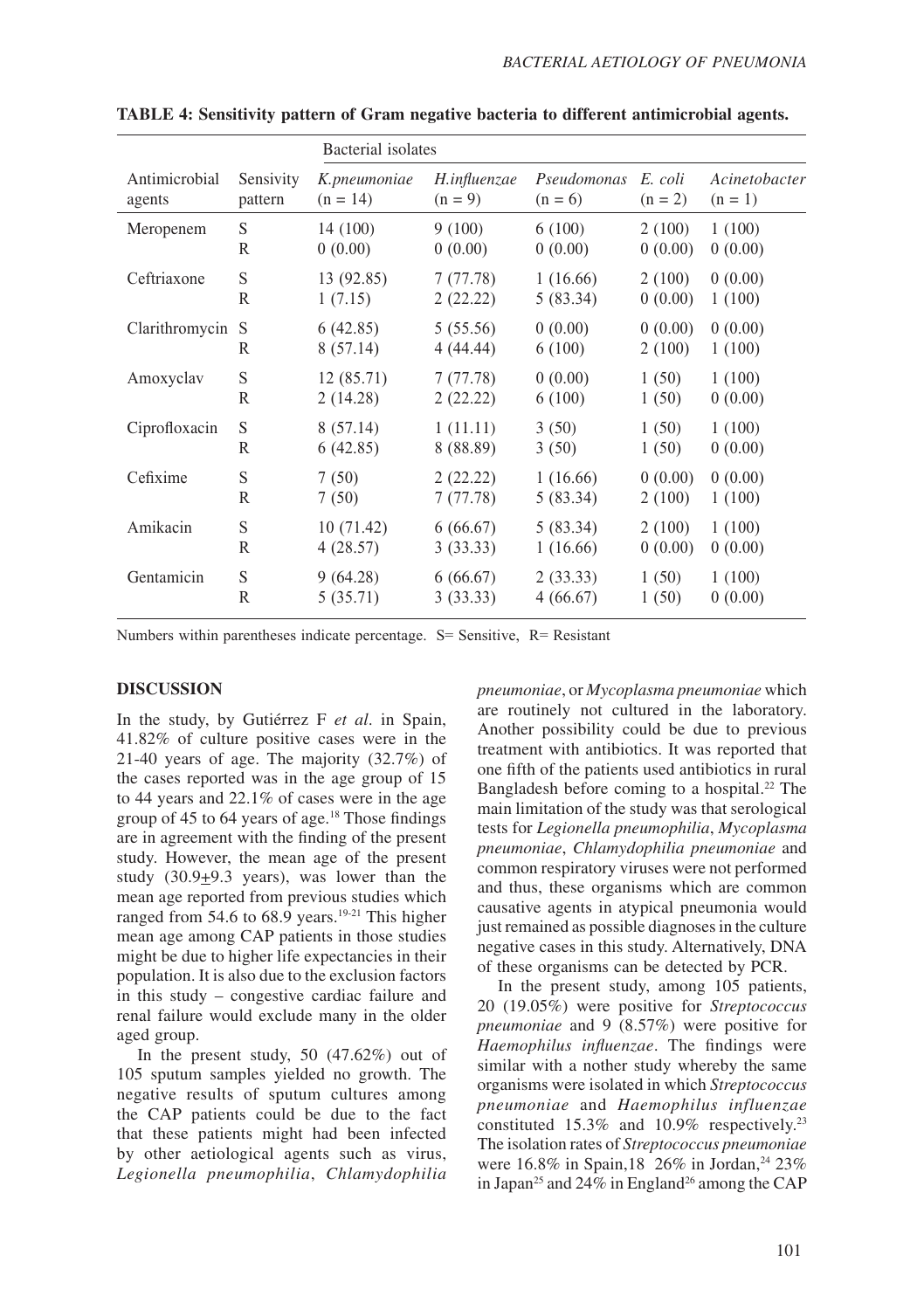patients, which are in agreement with the present findings. In Australia, 42% of *Streptococcus pneumoniae* were reported<sup>27</sup> which was higher than the present study. The isolation rate of *Haemophilus influenzae* were 3-10% in England,3 7.4% in Japan<sup>25</sup> and 9% in Australia<sup>27</sup> which is similar to the present study. In contrast, 17% *Haemophilus influenzae* were reported in Jordan among the study population which was higher than the present study. $24$ 

In the present study, among 105 patients, 14 (13.33%) were positive for *Klebsiella pneumoniae*. The isolation rates of *Klebsiella pneumoniae* among CAP patients were 3% in India,<sup>6</sup> 4.3% in Japan,<sup>25</sup> 3% in England<sup>26</sup> and 6% in Jordan<sup>24</sup> which were lower than the present study. Gram negative bacteria were reported in 8 - 10% and *Staphylococcus aureus* in 3 - 5 % cases.3,27 *Pseudomonas* species were isolated in  $3.2\%$  cases of CAP patients.<sup>18</sup> These findings are in agreement with the findings of the present study. On the other hand, higher isolation rate of *Staphylococcus* (8%)26 and *Pseudomonas aeruginosa* (10% - 11%) were reported.6,28 In India, it was reported that Gram negative organisms were the commonest cause of CAP (19%) because patients had COPD (57%), structural lung disease (21%), so this could be the reason for the high isolation of *Pseudomonas*   $(10/29).$ <sup>6</sup>

Of the 105 sputum samples, a total 37 were multiplex PCR positive for *Streptococcus pneumoniae* and *Haemophilus influenzae*, 26 of them were positive for *Streptococcus pneumoniae* and 11 were for *Haemophilus influenzae.* For *Streptococcus pneumoniae*, 19 (95%) were positive by both culture and PCR, 7 (8.24%) of the 85 culture negative samples were positive by PCR and one (3.44%) was negative by PCR but positive by culture. Findings of the present study coincide with the findings of other studies. These 7 (8.24%) PCR positive culture negative samples might be due to presence of dead bacteria or presence of inhibitory substances in sputum that hampers growth. Considering culture as gold standard, the sensitivity of PCR was 96.55% and specificity was 88.15%, positive predictive value was 75.67%, negative predictive value was 88.15% and accuracy was 90.47% The difference in positivity between culture and PCR was statistically significant (p<0.001). Sensitivity of PCR was reported as 90% - 95%<sup>14,15,29</sup> and reported specificity was 80%.<sup>1</sup> However, 42% -75% specificity was reported by other authors<sup>15,29</sup> which are lower than the present study.

In this study, the isolated *Streptococcus pneumoniae* were found to be sensitive to commonly used antibiotics such as amoxycillinclavulanate (95%), ampicillin (85%) and ceftriaxone (80%). Susceptibilities to quinolones ranged from 65% for azithromycin to 70% for levofloxacin. On the other hand, the Gram negative organisms were more sensitive to meropenem and ceftriaxone. Regarding resistance pattern to ciprofloxacin, 88% *Haemophilus influenzae*, 42.85% *Klebsiella pneumoniae*, 50% *Pseudomonas aeruginosa* and 50% *E. coli* were found resistant to it and the resistance rates of these organisms to clarithromycin ranges from 44.44% to 100% and to cefixime from 50 to 100%. It was observed that isolated Gram negative bacteria were resistant to commonly used antibiotics is alarming and resistant bacteria is emerging.

Even a single DNA can be amplified to millions of copies by PCR that can help in diagnosis. Along with culture PCR can be used for diagnosis of bacterial causes of CAP. It is especially helpful in culture negative cases. Multiplex PCR is a helpful technique for rapid diagnosis of bacterial causes of pneumonia directly from sputum and blood.

### **REFERENCES**

- 1. Reid PT, Innes JA. Respiratory Disease. In: Colledge NR, Walker BR, Ralston SH, editors. Davidson's Principles and Practice of Medicine. 21st ed. Edinburgh: Churchill Livingstone Elsevier; 2010. p. 680-2.
- 2. Ruuskanen O, Lahti E, Jennings LC, Murdoch DR. Viral pneumonia. Lancet. 2011; 377(9773): 1264–75.
- 3. Mandell LA, Bartlett JG, Dowell SF, *et al*. Update of practice guidelines for the management of communityacquired pneumonia in immunocompetent adults. Clin Infect Dis. 2003; 37(11): 1405-33.
- 4. Bartlett JG, Breiman RF, Mandell LA, File TM Jr. Community-acquired pneumonia in adults: guidelines for management. The Infectious Diseases Society of America. Clin Infect Dis. 1998; 26(4): 811-38.
- 5. Woodhead M, Blasi F, Ewig S, *et al*. Guidelines for the management of adult lower respiratory tract infections. Eur Respir J. 2005; 26(6): 1138-80.
- 6. Shah BA, Singh G, Naik MA, Dhobi GN. Bacteriological and clinical profile of community acquired pneumonia in hospitalized patients. Lung India. 2010; 27(2): 54-7.
- 7. Lode HM. Managing community-acquired pneumonia: a European perspective. Respir Med. 2007; 101(9): 1864-73.
- 8. Bartlett JG, Mundy LM. Community-acquired pneumonia. N Engl J Med. 1995; 333(24): 1618-24.